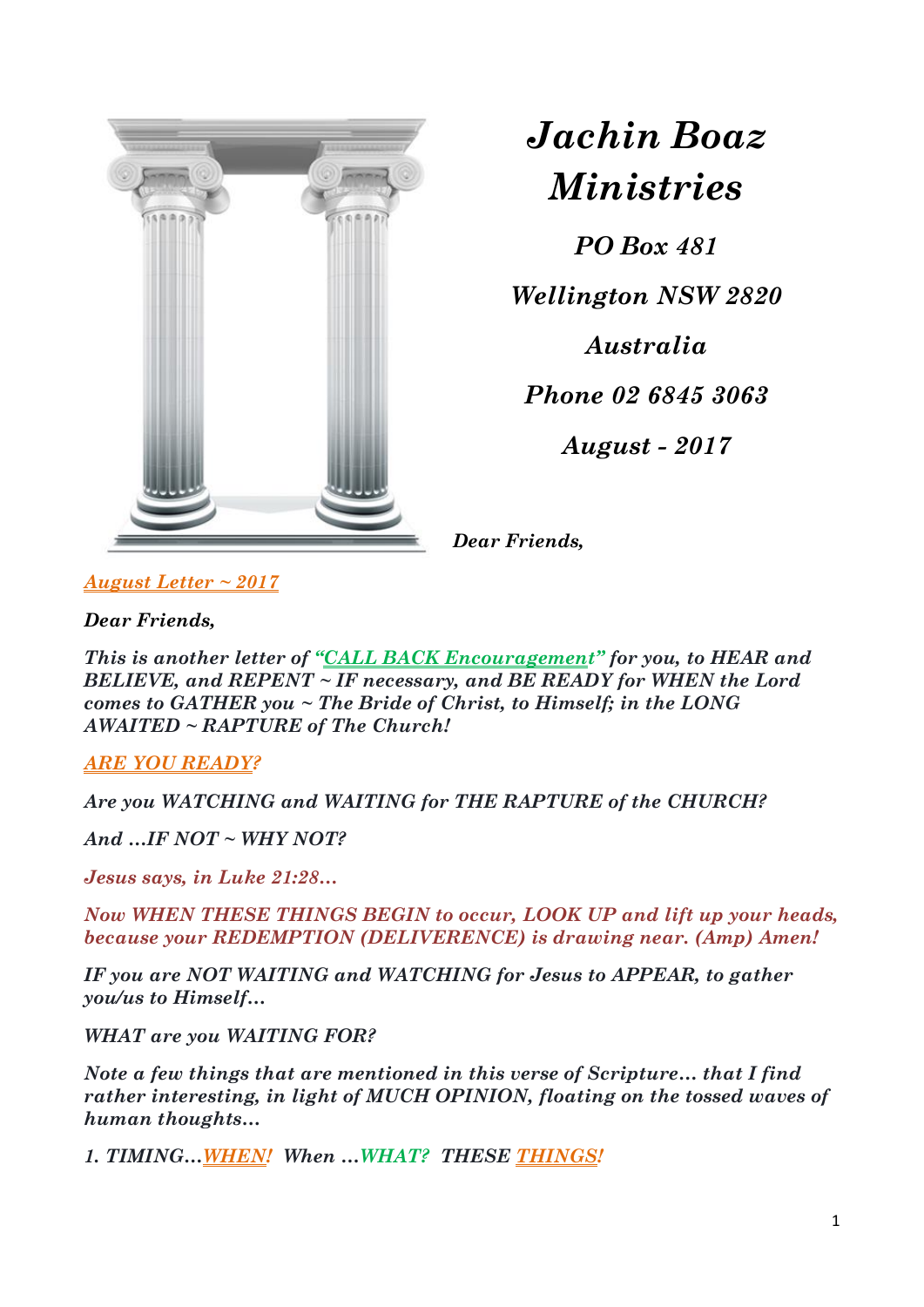## *2. What THINGS?*

*EVERY IMAGINABLE CHAOTIC THING that could possibly be named here would fit these criteria… and for SOME CONSIDERABLE TIME… now, I have been SEEING and HEARING MUCH chaos happening in the world… and it escalates by the day. (And I am sure that you are aware of it all, also).*

*3. TIMING again ~ BEGIN? It has LONG SINCE ~ BEGAN…!!! So IF IT IS ALREADY happening… WHAT NOW?*

*When we SEE this happening ~ BEGIN TO HAPPEN… he said… LOOK UP!*

*4. ACTION in ANTICIPATION! LOOK UP! Or… be WAITING and WATCHING in ANTICIPATION! …WHY? Because …*

*5. YOUR REDEMPTION draws NEAR! Hallelujah!*

*The Amplified Version of the Bible says another way to describe REDEMPTION is DELIVERENCE! And the dictionary says DELIVERENCE means the ACTION of being RESCUED ~ FROM; or being SET FREE ~ of something …Amen! Hallelujah!*

*IF you KNOW anything at all, of the Biblical description, of The Tribulation period, you would be VERY HAPPY to KNOW, that our Heavenly Father has PREPARED for US, His RESCUE Plan, FROM this mess to come; NOT THROUGH ~ the horrors of The Tribulation! Thank You Jesus!*

*PROPHECY is "NOT MUCH" preached in our churches. Or IF IT IS preached, it is NOT always in CONTEXT, to Biblical TRUTH… but IT IS HERE, I believe! Hallelujah! Amen!*

*Listen Up and Be Blessed, as you HEAR and UNDERSTAND Biblical Prophecy, in contextual format, by our dear Brother Amir.* 

*I believe this to be the TRUTH, rightly divided, and UNLESS or UNTIL the Lord would so CORRECT me; regarding His TRUTH; which sets us FREE, and wraps us in His PEACE ~ I SHARE it WITH YOU. Hallelujah!*

*We are living in VERY EXCITING DAYS indeed; and so, over this next few months, I will endeavour to share with you, some valuable PROPHETIC interpretation of Scripture, as spoken and shared by Brother Amir Tsarfati, of Behold Israel [\(www.beholdisrael.org\)](http://www.beholdisrael.org/).*

*Following are TWO videos "Any Day Now" and "Daniel's 70 Weeks" followed by the "AARONIC BLESSING", as Brother Amir prays this over us ALL. Amen.*

*Be BLESSED by the contents of the following videos… Simply copy and paste the links into your search engine, and they will open for you to enjoy!*

*Brother Amir Uploaded this video on April 15, 2017 – "<u>Any Day Now</u>" <https://www.youtube.com/watch?v=ttNHOtSfgaw>*